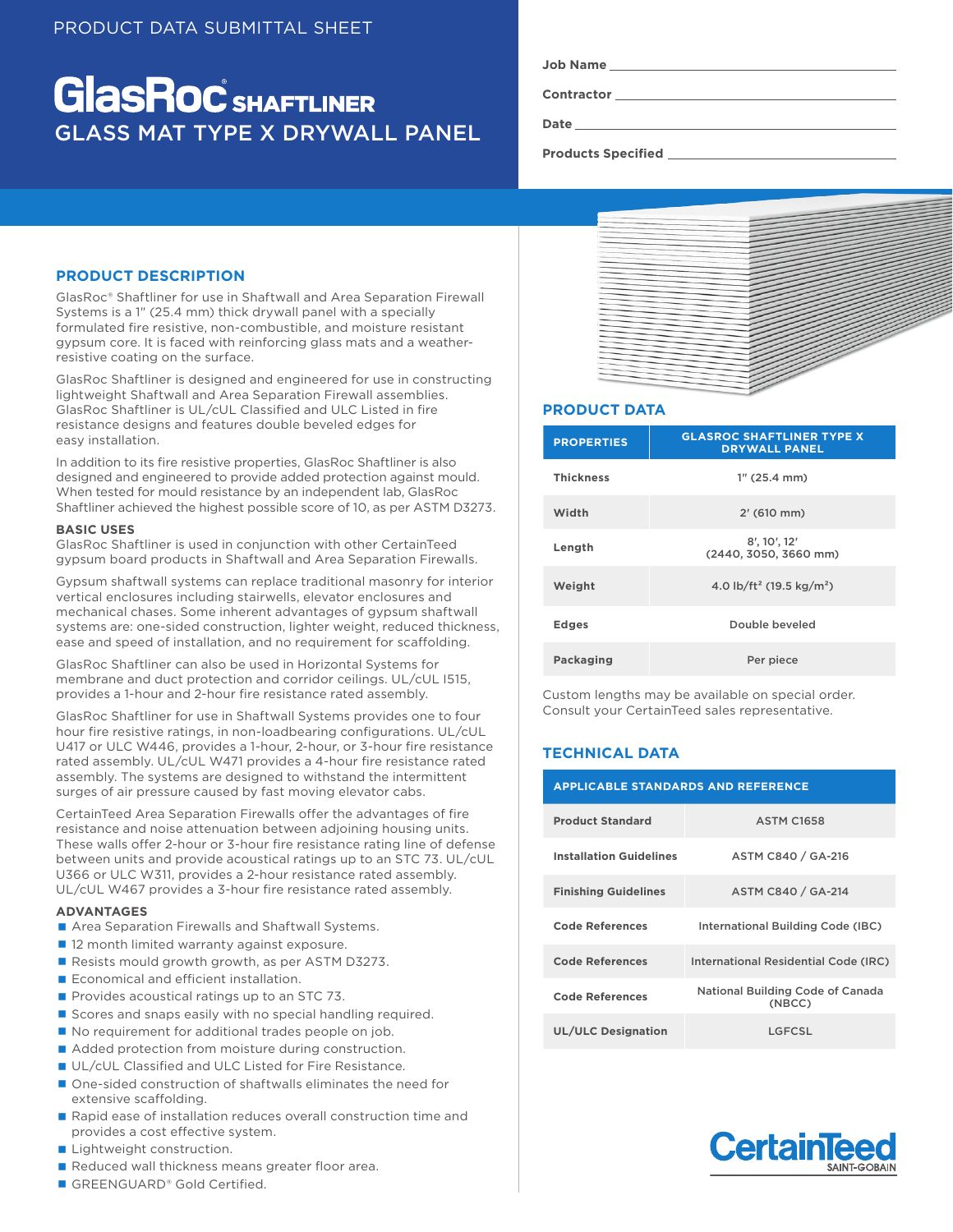| <b>PHYSICAL PROPERTIES</b>                               | 1" (25.4 mm) GLASROC® SHAFTLINER                 | <b>TEST METHOD</b>               |
|----------------------------------------------------------|--------------------------------------------------|----------------------------------|
| <b>Nominal Width</b>                                     | 2' (1220 mm)                                     |                                  |
| <b>Standard Lengths</b>                                  | 8' (2440 mm), 10' (3050 mm), 12' (3660 mm)       | $\blacksquare$                   |
| Face Surface                                             | Glass Mat                                        |                                  |
| Weight - $\frac{1}{2}$ (kg/m <sup>2</sup> )              | 4.0 lb/ft <sup>2</sup> (19.5 kg/m <sup>2</sup> ) | $\overline{\phantom{a}}$         |
| <b>Edge Profile</b>                                      | Double Bevel                                     |                                  |
| <b>Surface Burning Characteristics - Flame Spread</b>    | 0(0)                                             | ASTM E84 / UL 723 (CAN/ULC-S102) |
| <b>Surface Burning Characteristics - Smoke Developed</b> | 0(0)                                             | ASTM E84 / UL 723 (CAN/ULC-S102) |
| Mould Resistance                                         | 10 out of 10                                     | <b>ASTM D3273</b>                |
| <b>Water Resistance</b>                                  | $\leq 10\%$                                      | ASTM C473                        |
| Combustibility                                           | Non-Combustible                                  | ASTM E136 (CAN/ULC-S114)         |
| Core Hardness - End                                      | $\geq$ 15 lbf (67 N)                             | ASTM C473 (Method B)             |
| Core Hardness - Edge                                     | $\geq$ 15 lbf (67 N)                             | ASTM C473 (Method B)             |
| Flexural Strength - Parallel                             | $\geq 80$ lbf (356 N)                            | ASTM C473 (Method B)             |
| Flexural Strength - Perpendicular                        | $\geq$ 230 lbf (1023 N)                          | ASTM C473 (Method B)             |

## **INSTALLATION**

#### **LIMITATIONS**

- For non-loadbearing partitions only.
- Not recommended for continuous exposure to temperatures exceeding 125° F (52° C).
- Not designed to serve as an unlined air supply duct.
- Panels should not come in direct contact with concrete, masonry or other surfaces that have high moisture content.
- Panels should be stacked flat on a smooth, level surface, not directly on the ground during storage.
- Panels should always be kept dry prior to installation.
- Panels should be carried with care to place of installation to prevent damaging of finished edges.
- **Limiting heights and deflection criteria for the system should** be based upon the stud manufacturer's recommendations.
- 1 to 3-hour vertical shaftwall UL fire rated assembly UL/cUL U417 or ULC W446
- 4-hour vertical shaftwall UL fire rated assembly UL/cUL W471
- 1 or 2-hour horizontal shaftwall UL fire rated assembly UL/cUL I515

#### **AREA SEPARATION FIREWALLS**

- The Area Separation Firewall is a non-loadbearing partition.
- Interior finish walls (protected walls) are loadbearing or non-loadbearing walls.
- Not recommended for continuous exposure to temperatures exceeding 125° F (52° C).
- Panels should be stacked flat on a smooth, level surface, not directly on the ground during storage.
- Panels should be carried with care to place of installation to prevent damaging of finished edges.
- Panels should always be kept dry prior to installation.
- Unsupported wall height between floors should not exceed 12 feet (3660 mm). The assembly may be used in buildings up to 4 stories with a total height not to exceed 70 feet (21336 mm).
- Penetrations are not permitted in the double layer 1" (25.4mm) shaftliner wall, but are permitted in the protective flanking walls. Consult local building code authorities.
- 2-hour Area Separation Firewall Assembly UL/cUL U366 or ULC W311
- 3-hour vertical shaftwall UL fire rated assembly UL/cUL U467

## **RECOMMENDATIONS**

Installation of GlasRoc® Shaftliner panels should be consistent with methods described in the standards and references noted.